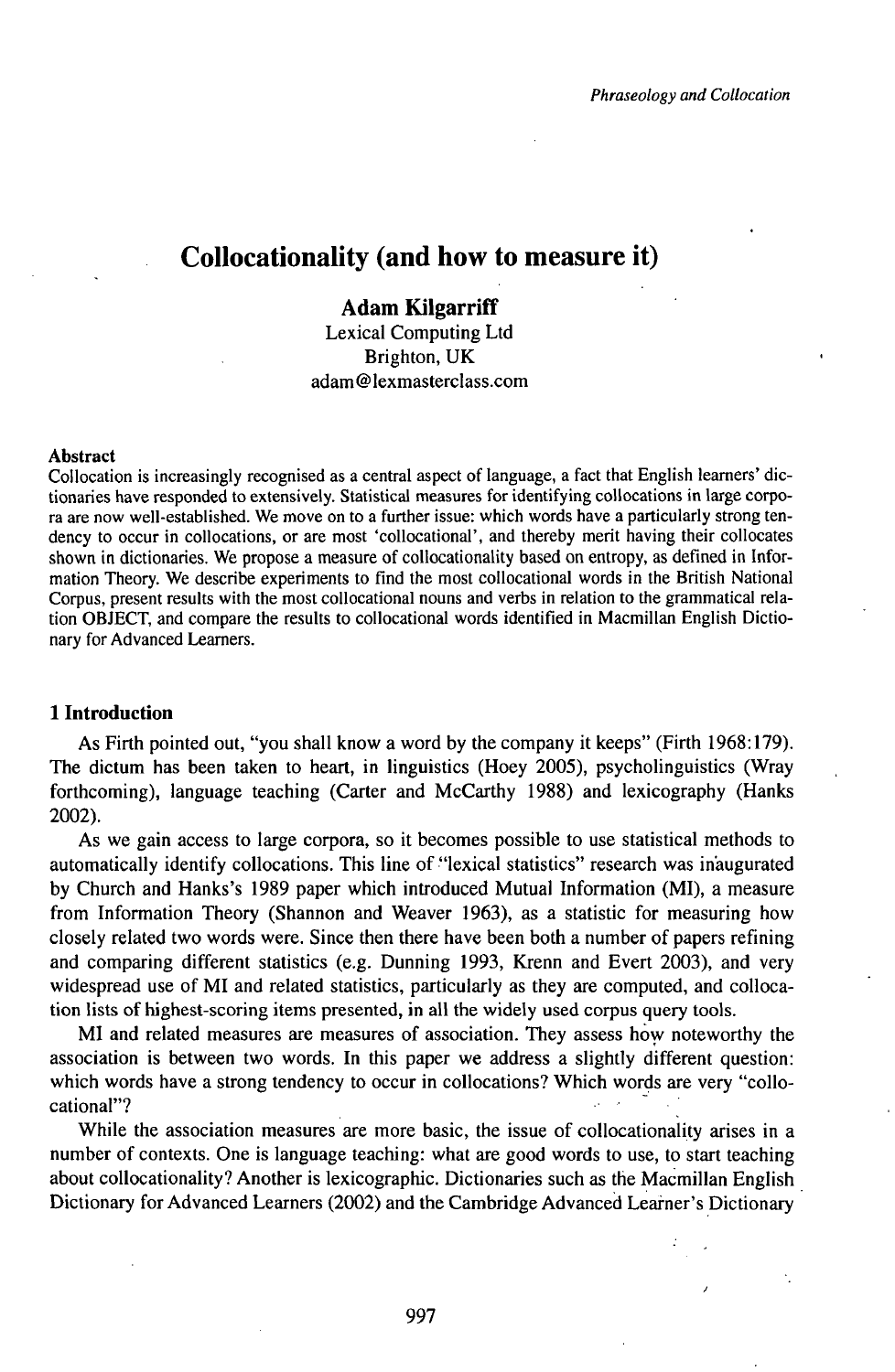(2005) present brief accounts of collocations for words where collocation is a particularly salient theme. Which words should these accounts appear for?

#### **2 Entropy**

A word that is very 'collocational' is one which has a strong tendency to appear with particular words, rather than appearing freely with large numbers of words. This theme is captured mathematically by 'entropy', again from Information Theory. Entropy is defined over a probability distribution, and states how much information there is in that distribution. (A *probability distribution* is a set of possible outcomes, and the probability of each, so for an unbiased coin, the probability distribution is

Heads, 0.5

Tails, 0.5)

The entropy is defined as the sum, across all possible outcomes, of the product of the probability and the log (to base 2) of the probability (which is a negative quantity, so we then change the sign to positive):

- *p(x).log(p(x))*

#### 2.1 Probabilities, proportions

How can a word's collocations be modeled as a probability distribution? We take a straightforward approach. We view all the words that occur with a node word as the set of possibilities. We then count how often each of them occurs with the nodeword, in a corpus. We can then estimate the probability for each collocate, as the proportion of the complete set of occurrences of the node word with some collocate or other, that occurred with this particular collocate. Technically, this is a *maximum likelihood estimate* (MLE) for the probability of the collocate, given the data. $<sup>1</sup>$ </sup>

### 2.2 *Grammatical relations*

Next we clarify what we mean by the collocate occurring "with" the nodeword.

In the linguistics literature, relations betweén base and collocates are generally grammatical. Prototypical collocations associate a base noun with the verb it is object of *(pay attention)* or a base noun with an adjective that modifies it *(bright idea).* In dictionaries such as the Oxford Collocations Dictionary (OCD; 2002), collocates are divided according to the grammatical relation they stand in to the base: in noun entries, OCD typically first lists adjectives that modify the noun, then verbs that the noun is object of, then verbs that the noun is subject of, then prepositions, then phrases.

Our experience with corpus-derived data also demonstrates the usefulness of grammatical relations as an organizing principle. We use the Sketch Engine (Kilgarriff et al 2004) and

<sup>&</sup>lt;sup>1</sup> While MLEs are not good estimates for probabilities when based on low counts, and low-frequency collocates will be very common, we ask readers to look to the results to assess whether these considerations cause problems here.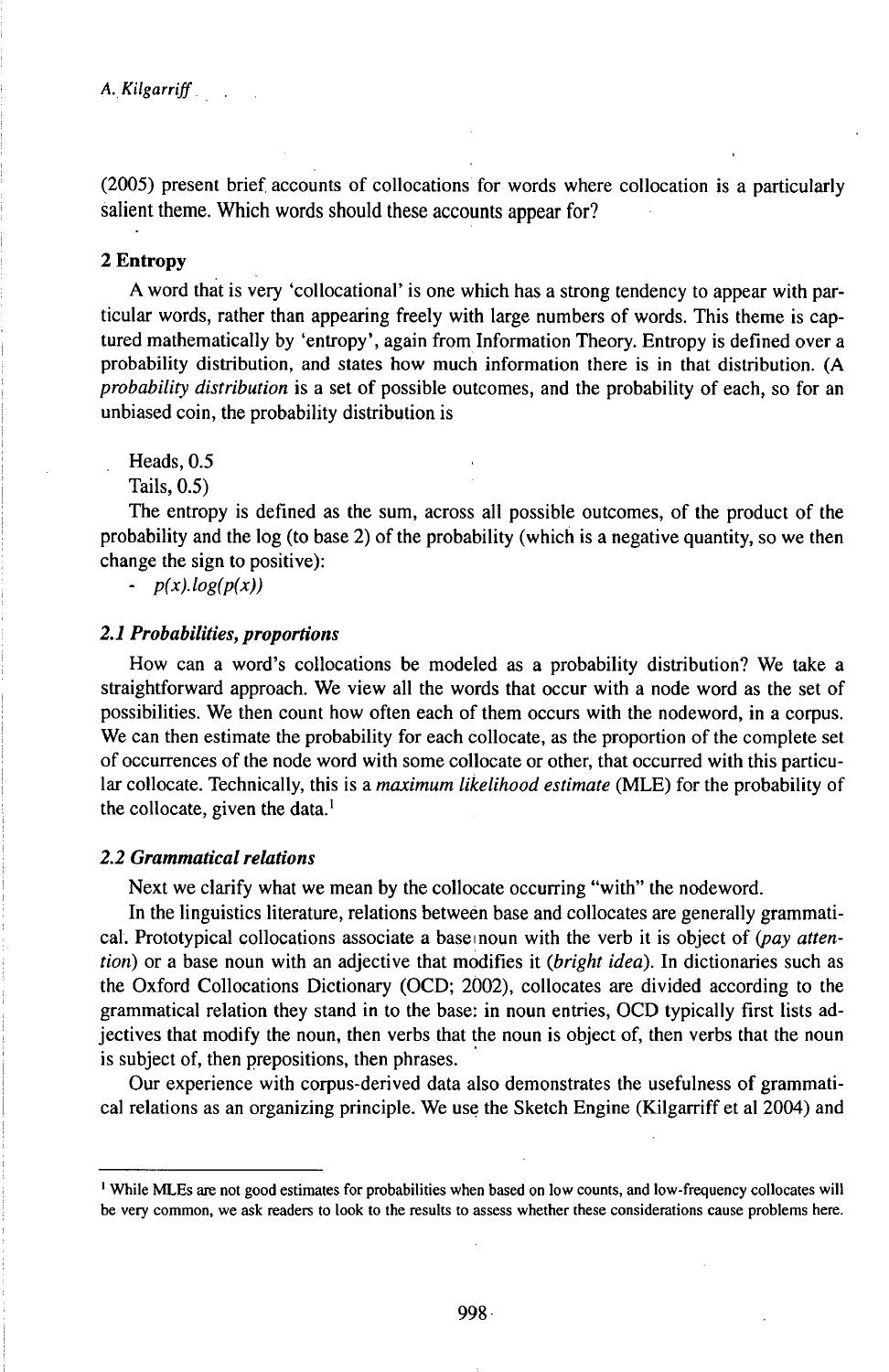note the merit as argued in Kilgarriff and Rundell (2002) of having a separate list of highsalience collocates for each grammatical relation. This both classifies collocates and provides a method for filtering out the high levels of noise that are otherwise typical of collocate lists.

In this report, we treat each grammatical relation separately. Thus we aim to identify the most collocational items with respect to a particular grammatical relation, for example, the most collocational nouns with respect to the verbs they are object of. We can envisage a number of ways in which different lists might be merged, but leave that for further work.

So: a collocate occurs "with" a nodeword if it occurs in the specified grammatical relation to the nodeword.

## **3 Experiment**

We used the British National Corpus<sup>2</sup> – a 100 million word corpus of spoken and written British English, covering a wide range of text types – as loaded into the Sketch Engine. The version of the BNC we used was lemmatized, so we could treat grammatical relations as holding between lemmas ("take") rather than word forms ("take" or "took" or "takes" or "taken" or "taking") and part-of-speech-tagged. The Sketch Engine supports shallow parsing, and we used this parsing facility to identify all instances of triples of the form <grammatical-relation, nodeword, word2> in the corpus.

For illustration we use the relation 'object', where the nodeword is a noun and the second word is a verb. We identified, for each noun, what verbs it occurred as object of, and how often. For the noun *advantage* we identified the verbs below, which we treat as the population of possible outcomes. Our estimates of probabilities are then, for each verb, the number of times that *advantage* has that verb as object, divided by the total number of times that a verb was identified which had *advantage* as its object. (This means that the sum of the proportions, in the third column below, is 1, as required for a probability distribution.)

| Verb          | Freq             | probability<br>(freq/3730) | eenameth000000000<br>Log | -(prob x log) |
|---------------|------------------|----------------------------|--------------------------|---------------|
| Take          | 2034             | .5587                      | $-0.84$                  | .469          |
|               | 131              | .0351                      | $-4.83$                  | .169          |
| Gain<br>Offer | 117              | .0314                      | $-1.99$                  | .157          |
| Sce<br>Enjoy  | 110              | .0295                      | $-5.08$                  | .150          |
|               | $\epsilon$ r $7$ | .0180                      | $-5.79$                  | -104          |
| <b>Obtain</b> | 58               | 0155                       | $-6.01$                  | .093          |
|               | $\cdots$         |                            | 1.11                     |               |
| Clarify       |                  | .000268                    | $-11.86$                 | 0.0031        |
| <b>MAN</b>    |                  |                            | $\cdots$                 | $A \times B$  |
| Total         | 3730             | 000.1                      |                          | 3.909         |

Table 1. Calculation of entropy for *advantage* (*object relation*).

<sup>!</sup> http://www.natcorp.ox.ac.uk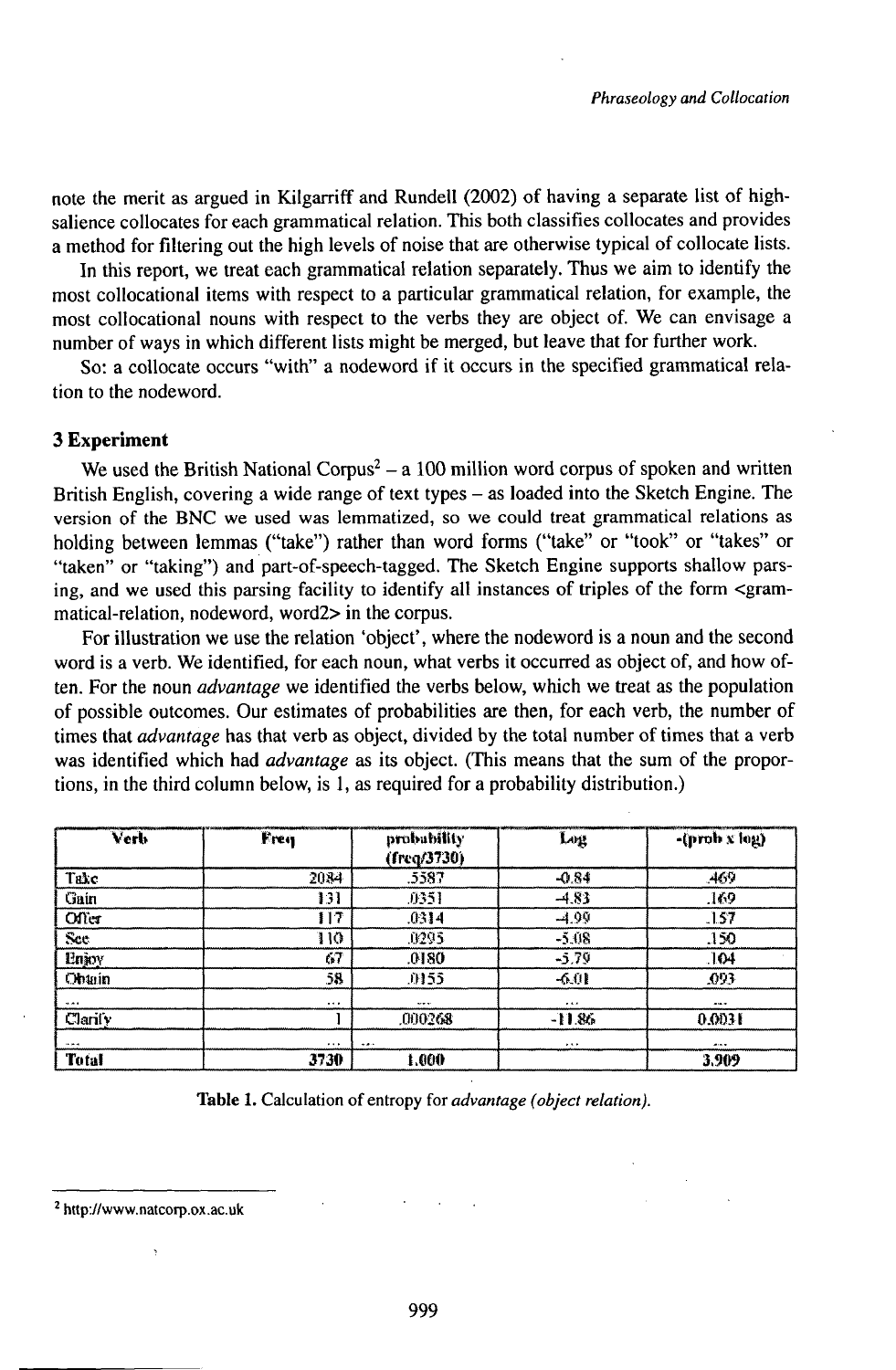*A. Kìlgarriff*

We perform the calculation as above: the entropy of the noun *advantage*, in relation to the object relation, given BNC data, is thus 3.909.

We also calculate entropy for all other nouns in relation to 'object'. (We limit the data set to nouns found as objects more than fifty times in the BNC, using the Sketch Engine's lemmatiser, parser, etc.)

Plotting entropy against the frequency of the noun (occurring with an identifiable object, eg 3730 for *advantage)* gives us the graph in Figure 1. Each cross represents an individual noun. Note that the frequency axis is logarithmic.



Figure 1. Graph of entropy vs frequency for object-of relation for 5738 nouns in the BNC

It is evident from the graph that entropy tends to increase with frequency. As can be seen, the lowest-entropy items are low-frequency items. It is a characteristic of entropy that it tends to increase with the number of possible outcomes (here, 'possible outcomes' are "verbs that the noun has occurred as object of', so more frequent nouns tend to have more possible outcomes). We consider collocationality a "frequency-neutral" term: that is, we would like to say that common words do not intrinsically have any stronger likelihood to be highly collocational than rare words. Thus, in order to use entropy as the basis for a measure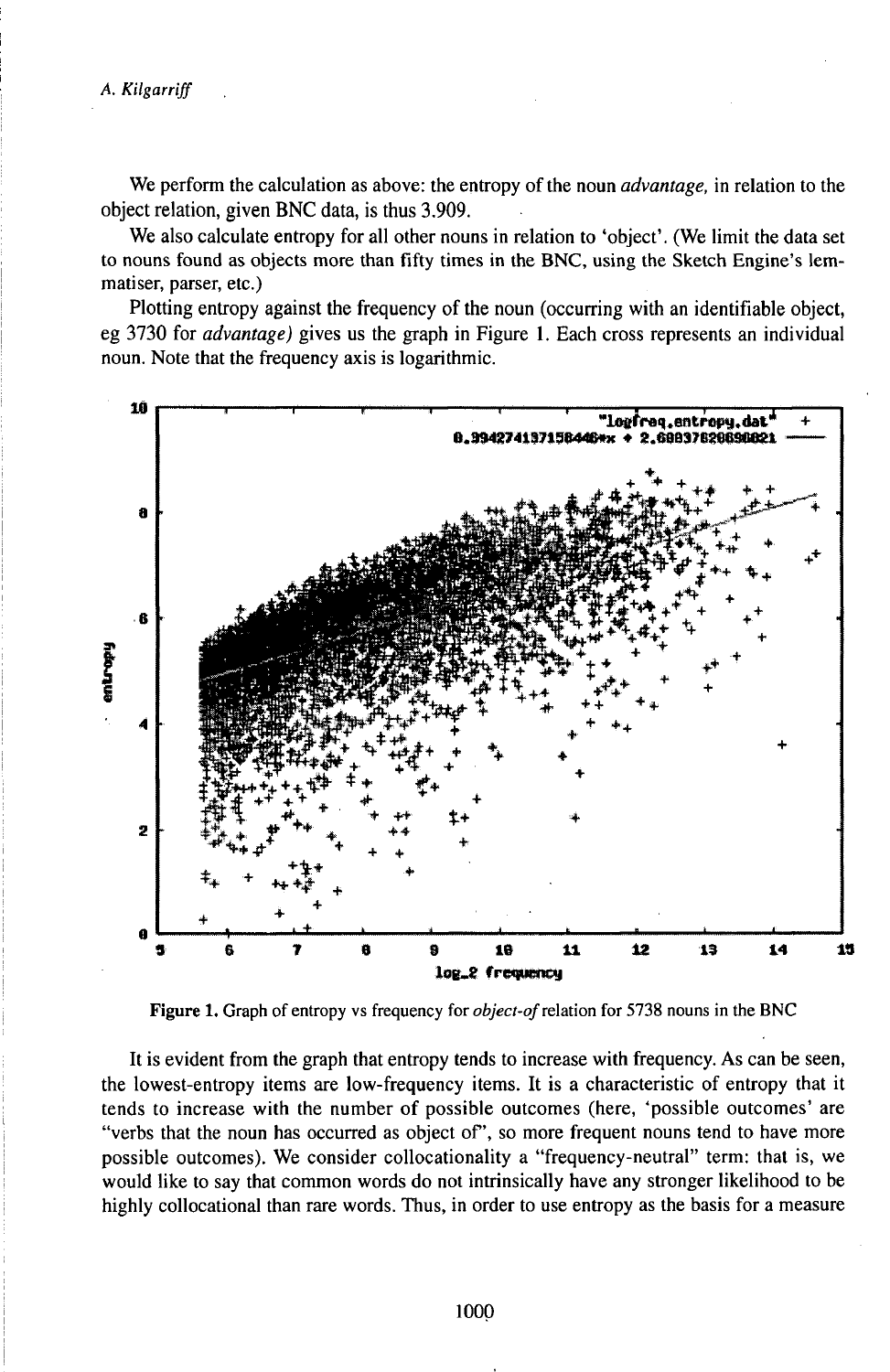of collocationality, we should first normalize it, to take away frequency effects. There are various ways this could be done. We use the simplest. We take the minimum-regression straight line through the graph, that is, the line which points on the graph are, on average, closest to. The normalized value is then the distance from this line (which is shown on the graph).

## **4 Results**

We present below the 100 "most collocational" items for nouns (with respect to the verbs they are objects of) and verbs (with respect to their object-nouns) ordered by frequency. Frequency ordering is useful as the higher-frequency words often present different patterns to the lower-frequency ones. (Numbers in brackets give the number of data points each result is based on.) We discuss nouns/objects in some detail: for verbs/objects, we make only brief observations.

## *4.1 Nouns/objects*

*place (17881), attention (8476), door (8426), care (4884), step (4277), advantage (3730), rise (3334), attempt (2825), impression (2596), notice (2462), chapter (2318), mistake (2205), breath (2140), hold(1949), birth (1016), living (953), indication (812), tribute (720), debut (714), button (661), eyebrow (649), anniversary (637), mention (615), glimpse (531), suicide (486), toll (472), refuge (470), spokesman (453), sigh (436), birthday (429), wicket (412), appendix (410), pardon (399), precaution (396), temptation (374), goodbye (372),fuss (366), resemblance (350), goodness (288), precedence (285), havoc (270), tennis (266), comeback (260), farewell (228), prominence (228), go-ahead (202), sip (198), accountancy (188), climax (173), nod (172), brunt (163), headway (161), fancy (157), damn (151), plunge (147), credence (146), amends (146), piss (145), inroad (145), sway (142), communiqué (140), crying (133), para (133), overdose (132), heed (127), toss (124), centenary (121), detour(117), sae (115), hang (110), shrug (107), stir(106), save (103), gamble (101), cholangitis (100), chess (92), stroll (89), twinge (80), papillum (76), virginity (75), errand (75), gauntlet (73), gulp (69), bluff(67), swig (66), robemaker (62), cool (61), doorbell (60), glossary (59), shrift (58), keep (57), spokeswoman (57), grab (56), snort (52), quarter-final (52), fray (52), esc (52), cropper (52), mickey (51)*

Many of these nouns occur with high frequency in support-verb constructions: thus events *take place,* we *pay\_ attention* and *take care, steps* and *advantage* (of situations). *Door* does not have one support verb but, rather, seven strong collocates: as well as *opening* doors, we *close, shut, lock, slam, push* and *unlock* them. (Checking is easily undertaken, as the data is the same as the data used to prepare the word sketch for the noun, so the word sketch, which is hyperlinked to the relevant KWIC concordance, can be examined, e.g. at http://www.sketchengine.co.uk.)

Looking at the lower-frequent items towards the end of the list, we find idioms where the noun rarely or never occurs outside the idiom: *take the mickey, come a cropper, enter* (or *join*) *the fray, make headway, <u>bear</u> the brunt* (of), *take the piss, <u>beg</u> pardon and give the go-*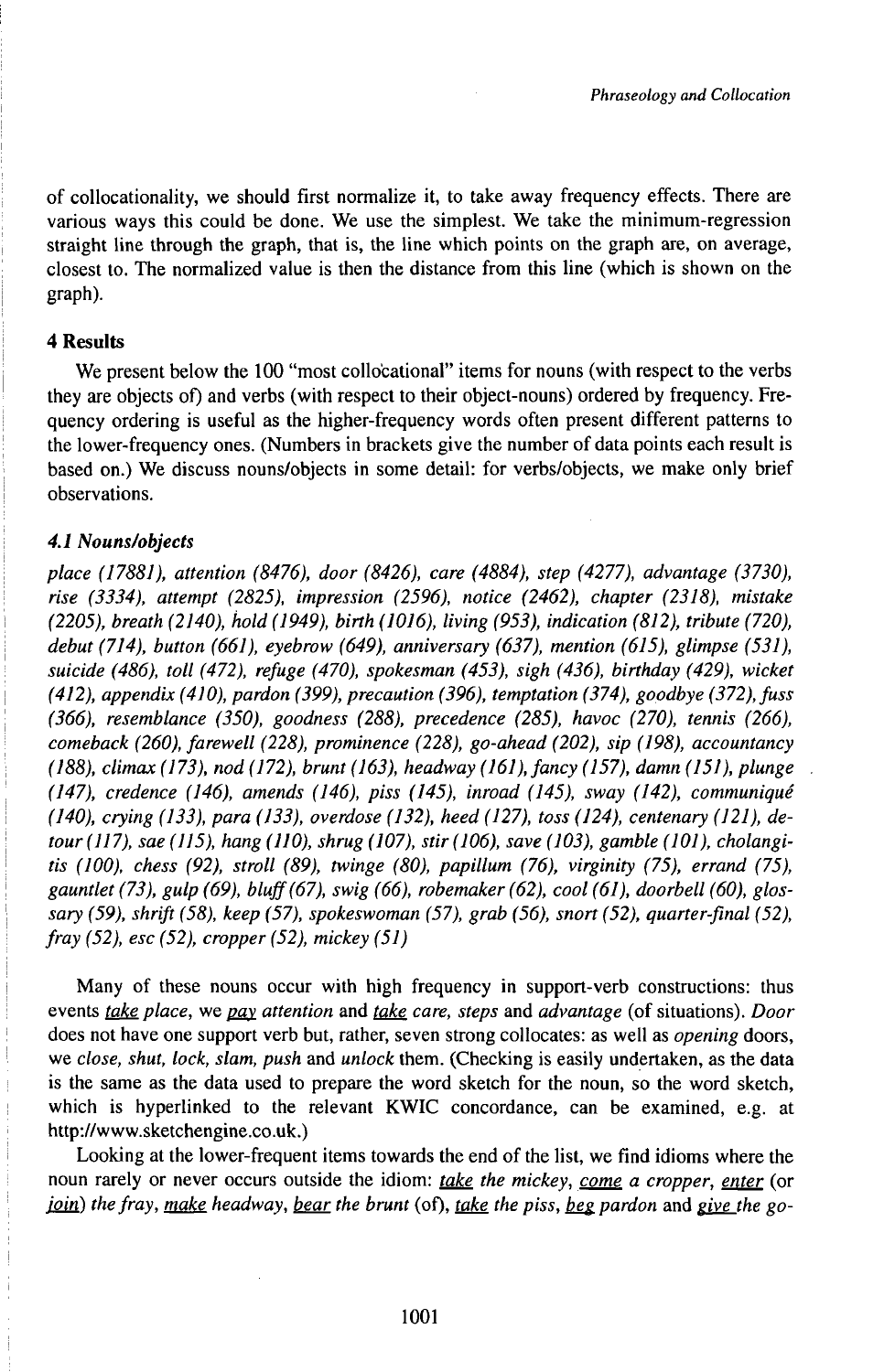*ahead. Shrifi* (which is nearly always *short)* is *given, got* and *received.* We see a formulaic aspect of sports journalism in teams usually *reaching quarter-finals.*

A little noise must be set aside. *Appendix, chapter, page, glossary* and *para* result from the verb *see* as in "see chapter 5". Sae features because people are often asked to "send SAE" (self-addressed envelope), and SAE rarely occurs anywhere else.<sup>3</sup> *Accountancy* results from self-references in one of the BNC's sources, the magazine "Accountancy", which often says, eg, "See ACCOUNTANCY, Jan 9 1992, p 21". *Esc* results from pages of computer manuals which often say "Tap ESC for ESCAPE". (Corpus statistics of this kind aim to find surprising facts about the language, and surprisingness is identified with being much more common than the norm. So the statistics also succeed in finding items that are strikingly common for arbitrary non-linguistic reasons, often to do with the composition, collection and encoding of the corpus. The issue arises throughout corpus linguistics.)

The items which occur largely with one verb, in fairly fixed expressions, will already be specified in good dictionaries. The words that are more lexicographically useful are those where the entropy is low, but the list of strong collocates is long enough and diverse enough for the entry to be a useful locus for some description of collocational behaviour. Around half of the high-frequency, high-collocationality items meet this criterion: *attention (draw, pay, attract, give, focus, turn), care (take, provide, need), impression (give, make, get, create), notice (serve, take, give), breath (catch, draw, take, hold), hold (grab, get, take, catch, keep).<sup>4</sup>*

#### *4.1.1 Macmillan comparison*

We identified the 322 nouns for which there were collocation panels in the Macmillan Dictionary, and considered their collocationality scores with respect to the object relation. They had markedly higher scores than a random sample of nouns: eight were in the top hundred, a quarter were amongst the highest-scoring 11%, and two thirds were in the top half. Where a word had a low collocation score, but nonetheless had a Macmillan panel, there are three possible interpretations: the word may have strong collocates in other grammatical relations; the collocation measure may be flawed; or Macmillan's selection may be open to improvement. The motivation for this paper arose following a conversation with Macmillan's editor in which we wondered how to make the selection of words for collocation panels more principled, so we do not believe there are principles to the Macmillan selection which we are overlooking.

#### *4.1.2 Verbs/objects*

*take (106749), pay (18925), play (17832), raise (15477), spend (15267), open (11362), close (6106), shake (5483), sign (5100), answer(4177), exercise (3265), speak (3013), solve (2555),*

<sup>3</sup> Capitalisation would ideally be taken into account, although we note that capitalisation in most corpora - even carefully edited ones such as the BNC - is an unreliable clue to linguistics status. Words may be fully capitalised because they are at the beginnings of stories, in headings, or for emphasis, and there are also interactions with the POS-tagger which uses capitalisation as part of its evaluation of whether a word is a proper name. Proper names are excluded from this list.

<sup>4</sup> Here we list a verb if it accounts for over 5% ofthe data. Diversity was harder to evaluate, and *impression* is a marginal case as the verbs are not so diverse.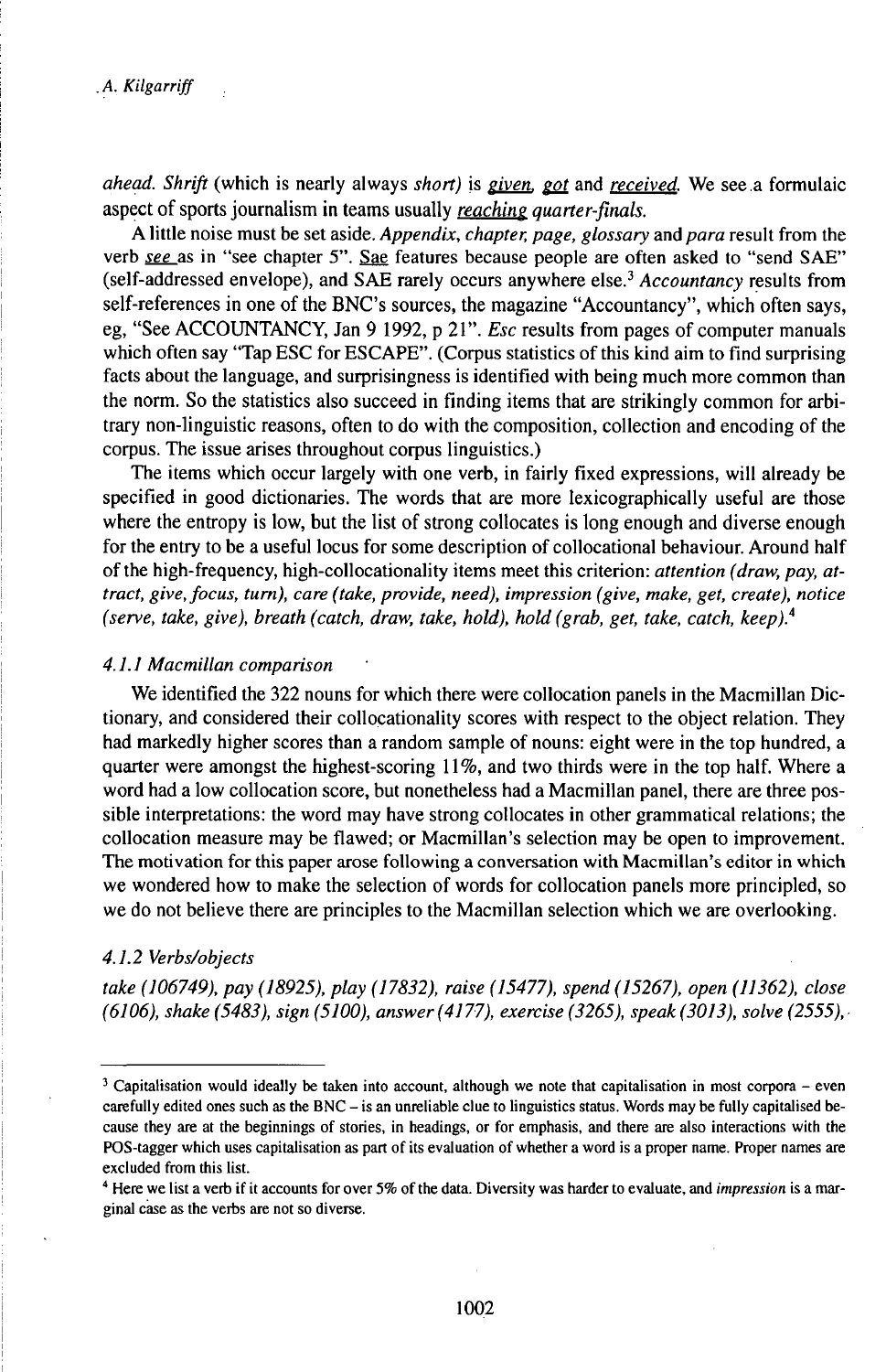*score (2495), live (2201), waste (2091), thank (1926), pose (1897), fulfil (1885), wait (1768), shut(1675), last(1521), incur(1365), research (1072), devote (1025), age (1009), exert(966), bite (919), park (836), beg (739), slam (634), sip (574), narrow (540), levy (450), nod (433), part (425), adjourn (424), pave (420), clasp (411), ratify (391), reap (376), bridge (337), shrug (324), enlist (322), clench (313), bow (303), wage (299), clap (256), redress (248), dial (232), retrace (205), poll (202), cock (200), coin (194), comb (193), purse (191), grit (170), stake (169), allay (167), wring (157), wag (154), peacekeep (151), fell (147), incline (139), wreak (138), ruffle (136), wrinkle (134), preheat (134), adduce (133), broach (122), foot (121), hunch (109), blink (103), bide (103), disobey (99), whet (89), sclerose (86), jog (85), buck (85), moisten (81), jumble (81), recharge (81), wuther (81), overstep (74), scroll (74), crane (74), hazard (70), mince (66), pervert (65), elapse (60), hesitate (60), grope (59), elbow (57), re-run (57), transact (55), contort (55), redouble (55), immunise (53), pry (52)*

It is interesting to see *take* in the list, and this clearly reflects its common role as a support verb. It has a long list of very strong collocates, including many of the items in the nouns list above. Some other items in this group are corollaries of nouns in the noun/objects list *(slam doors, beg pardon).* Some relate to past and present participles taking adjectival roles, rather than finite verbs *tyeacekeepingforce/troops/operation, redoubled efforts, sclerosing cholangitis)* and some items, like this last, relate to specialist documents in the corpus. *Shake (hand, head, fist), wag (tail, finger, dog),* clap (hands, eyes) and clasp (hands, eyes, fngers) form an intriguing group.

#### **5 Discussion**

The measure captures some aspects of lexicographically interesting collocationality. It has the additional merit of being based on well-understood mathematics, from Information Theory.

It gives greatest weight to those bases which occur predominantly with just one strong collocate: while this provides one useful list, another will focus on words with a small number of strong collocates.

The measure makes no acknowledgement of the frequency of the collocate. Collocates which, in the corpus at large, are lower-frequency make more striking collocates, as is explored extensively in relation to measures of collocation strength: it is as yet unclear whether this should play a role in a measure for collocationality. Intuitively, it seems appropriate that *ehlist help* contributes more to the collocationality score for *help* than *provide help,* even though it is less frequent. Entropy does not capture the intuition.

Collocationality as explored in this paper is grammatical-relation-specific. It may be useful to bring together data from different grammatical relations to provide a unified collocationality profile for a word.

Each of these proposed extensions will lead away from direct use of entropy as the underlying mathematical idea. The approach taken here is to say that, while this may be inevitable, it is good to start from as simple mathematics as possible.

We have presented a first corpus-driven, implemented account of collocationality, and we hope that it will stimulate further work on this aspect of the lexis of the language.